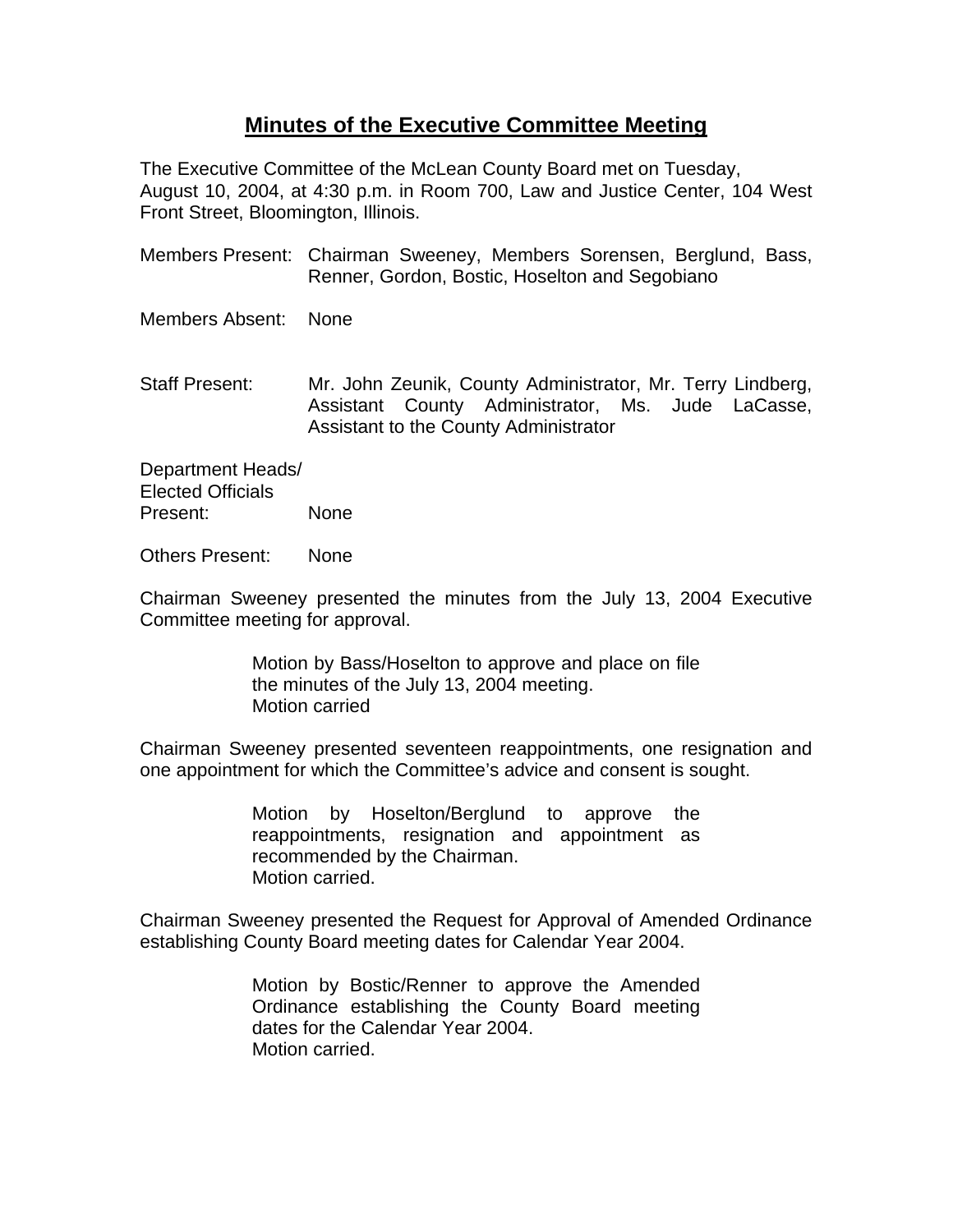Executive Committee August 10, 2004 Page Two

Ms. Diane Bostic, Chairman, Property Committee noted that the Property Committee had no items for action. Ms. Bostic announced that *The Coffee Depot* will place a kiosk in the lower level kitchen/dining room at the Government Center similar to the kiosk in the Law and Justice Center. Chairman Sweeney asked if they would be using the kitchen facilities and if anyone else would be using that area. Ms. Bostic replied that *The Coffee Depot* will be using the facilities but, at this time, no one else. Ms. Bostic reported that the move of County offices to Government Center is going smoothly.

Chairman Sweeney asked if the Committee had any questions for Ms. Bostic. Hearing none, he thanked her.

Mr. Duffy Bass, Chairman, Transportation Committee, noted that the Transportation Committee had no items for action. He discussed the informational item regarding a request for approval of the Ireland Grove Road Jurisdictional Transfer, subject to a reply from the City of Bloomington. He indicated that Bloomington has not yet replied. Mr. Bass noted that the City of Bloomington initially proposed the jurisdictional transfer along with a request to upgrade the road. The County Highway Department estimated the costs of the road improvements to be \$244,000. The Transportation Committee rejected the request. Since that time, there has been dialogue between the County Engineer and his counterpart at Bloomington. Mr. Bass indicated that the Transportation Committee is considering a jurisdictional transfer of County roads on the west side of town along with Ireland Grove Road. The proposed jurisdictional transfers would benefit the County by reducing the annual maintenance costs and the future capital expense. In addition, the County roads on the west side are within the City limits. If Bloomington does reply, there will be a stand-up Committee meeting prior to the County Board Meeting.

Mr. Bass informed the Committee that in McLean County there are 29 bridges remaining from the 1940s and 1950s that are built of wood which are still in good shape. These bridges are being eliminated one or two a year.

Chairman Sweeney asked if there were any questions for Mr. Bass. Hearing none, he thanked him.

Mr. Matt Sorensen, Chairman, Finance Committee, noted that the Finance Committee brings one action item to the Executive Committee. The Finance Committee is requesting approval of an Ordinance of the McLean County Board Amending the Fiscal Year 2004 Combined Annual Appropriation and Budget Ordinance for Fund 0105 in the Health Department to fund a Diabetes Education Program for the Hispanic Population in McLean County.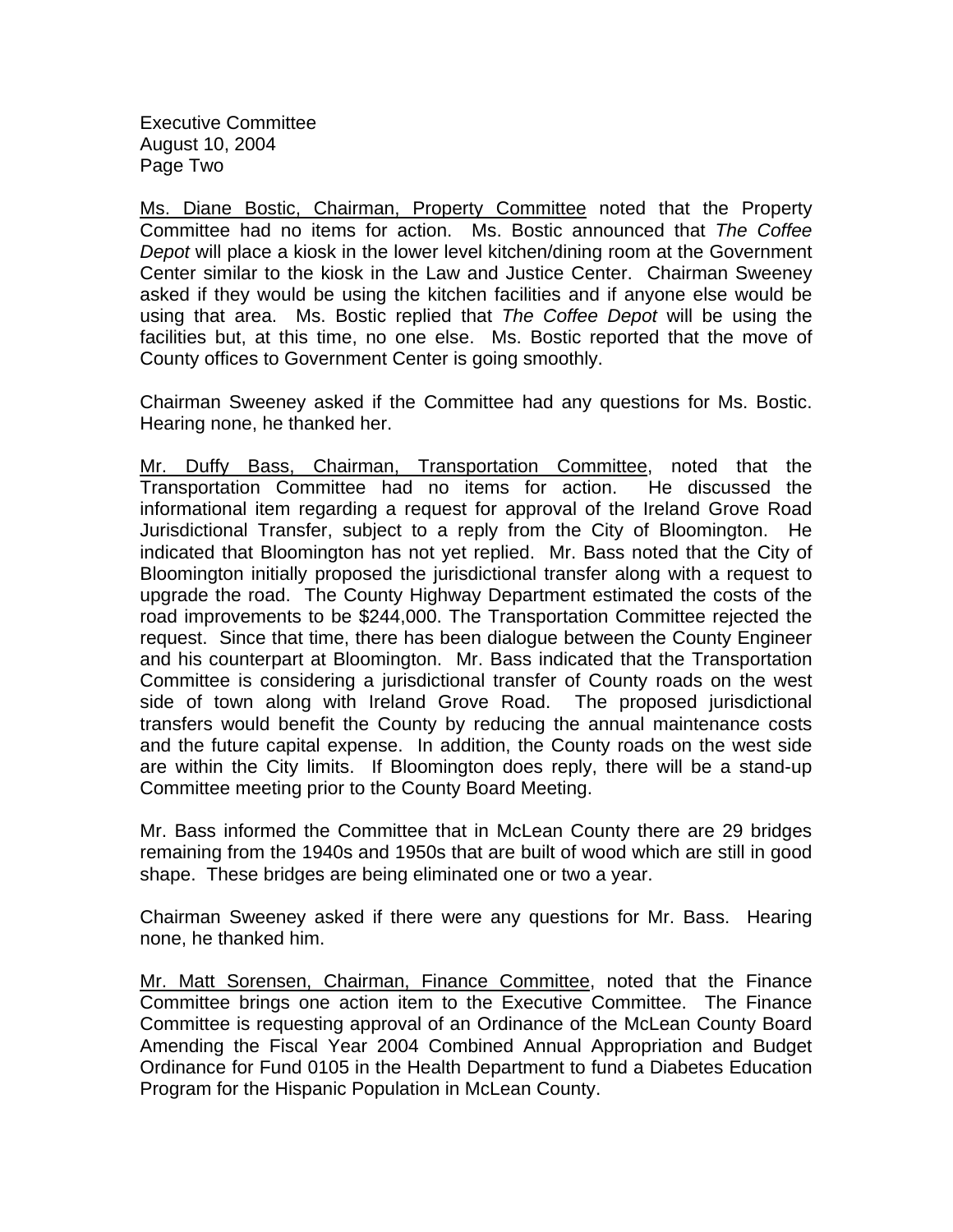Executive Committee August 10, 2004 Page Three

> Motion by Sorensen/Berglund to approve an Ordinance of the McLean County Board Amending the Fiscal Year 2004 Combined Annual Appropriation and Budget Ordinance for Fund 0105, a Diabetes Education Program for the Hispanic Population in McLean County. Motion carried.

Mr. Sorensen stated that the Finance Committee had no other items for action this evening.

Chairman Sweeney asked if the Committee had any questions for Mr. Sorensen. Hearing none, he thanked him.

Mr. Tari Renner, Chairman, Justice Committee noted that the Justice Committee brings two items for action to the Executive Committee, which can be grouped together. The first is a Request for Approval of a State of Illinois Intergovernmental Agreement between Illinois Department of Public Aid and McLean County, Clerk of the Circuit Court Agreement No. 2005-55-007 – Title IV-D Child Support Enforcement. The second is a Request for Approval of a State of Illinois Intergovernmental Agreement between Illinois Department of Public Aid (IDPA) and the McLean County Circuit Court Agreement No. 2005-55- 008—K – Title IV-D Child Support Enforcement Program.

> Motion by Renner/Bass to approve the State of Illinois Intergovernmental Agreement between Illinois Department of Public Aid and McLean County, Clerk of the Circuit Court Agreement No. 2005-55-007 – Title IV-D Child Support Enforcement and to approve the State of Illinois Intergovernmental Agreement between Illinois Department of Public Aid (IDPA) and the McLean County Circuit Court Agreement No. 2005-55-008—K – Title IV-D Child Support Enforcement Program. Motion carried.

Chairman Sweeney asked if the Committee had any questions for Mr. Renner. None were heard.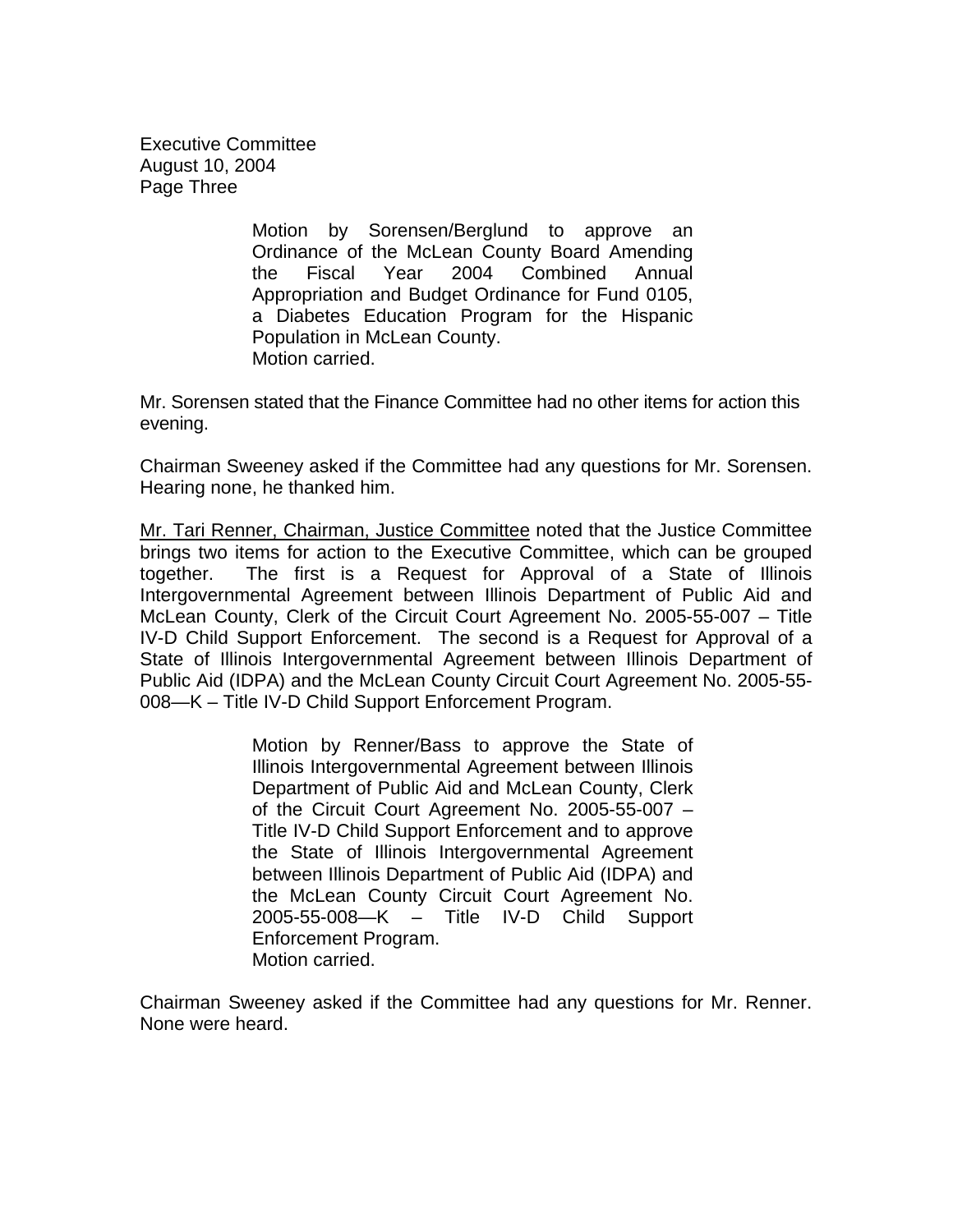Executive Committee August 10, 2004 Page Four

Mr. George Gordon, Chairman, Land Use and Development Committee noted that the Land Use and Development Committee brings two items for action to the Executive Committee. The first is a Request by the McLean County Regional Planning Commission to approve a Regional Planning Services Agreement for Fiscal Year July 1, 2004 through June 30, 2005.

> Motion by Gordon/Segobiano to approve the request by the McLean County Regional Planning Commission to approve a Regional Planning Services Agreement for Fiscal Year July 1, 2004 through June 30, 2005. Motion carried.

Mr. Gordon stated that the second item is a request to approve an Intergovernmental Agreement with the Town of Normal to have the Town of Normal inspect construction of infrastructure for the Franklin Heights Subdivision and for the Town of Normal to receive inspection fees collected by McLean County for this use.

Mr. Sorensen asked for clarification of the inspection being contracted to the Town of Normal. Mr. Gordon replied that the Franklin Heights Subdivision is presently outside of the Town of Normal boundaries; but it is within 1½ miles and there is a pre-annexation agreement in place for it to become part of Normal. Mr. Sorensen asked if the annexation could be executed so that the County would not have to pay for the inspection. Mr. Zeunik indicated that it does not meet the requirements for annexation at this time under State law. Additionally, it is a rural subdivision that will connect to the Town's water and sewer systems, so Normal must conduct the inspection. Mr. Segobiano suggested that the County talk to the Legislature about the statutory mile and a half limit. He indicated there have been discussions in the Land Use and Development Committee meetings. Mr. Segobiano informed the Committee that a workshop is being planned, after which, a recommendation should be made to the full Board.

Chairman Sweeney asked about the status of a subdivision outside of the mile and a half which will be served by City water and sewer. Mr. Zeunik replied that required inspections would be completed by the County Highway Department and the Engineering firm for the developer. In this case, because there is a preannexation agreement in place, this subdivision will need to be built to Normal's building code and infrastructure requirements. A subdivision not currently within the mile and a half will not be built to the City Building Code, but will be built to County Subdivision Code.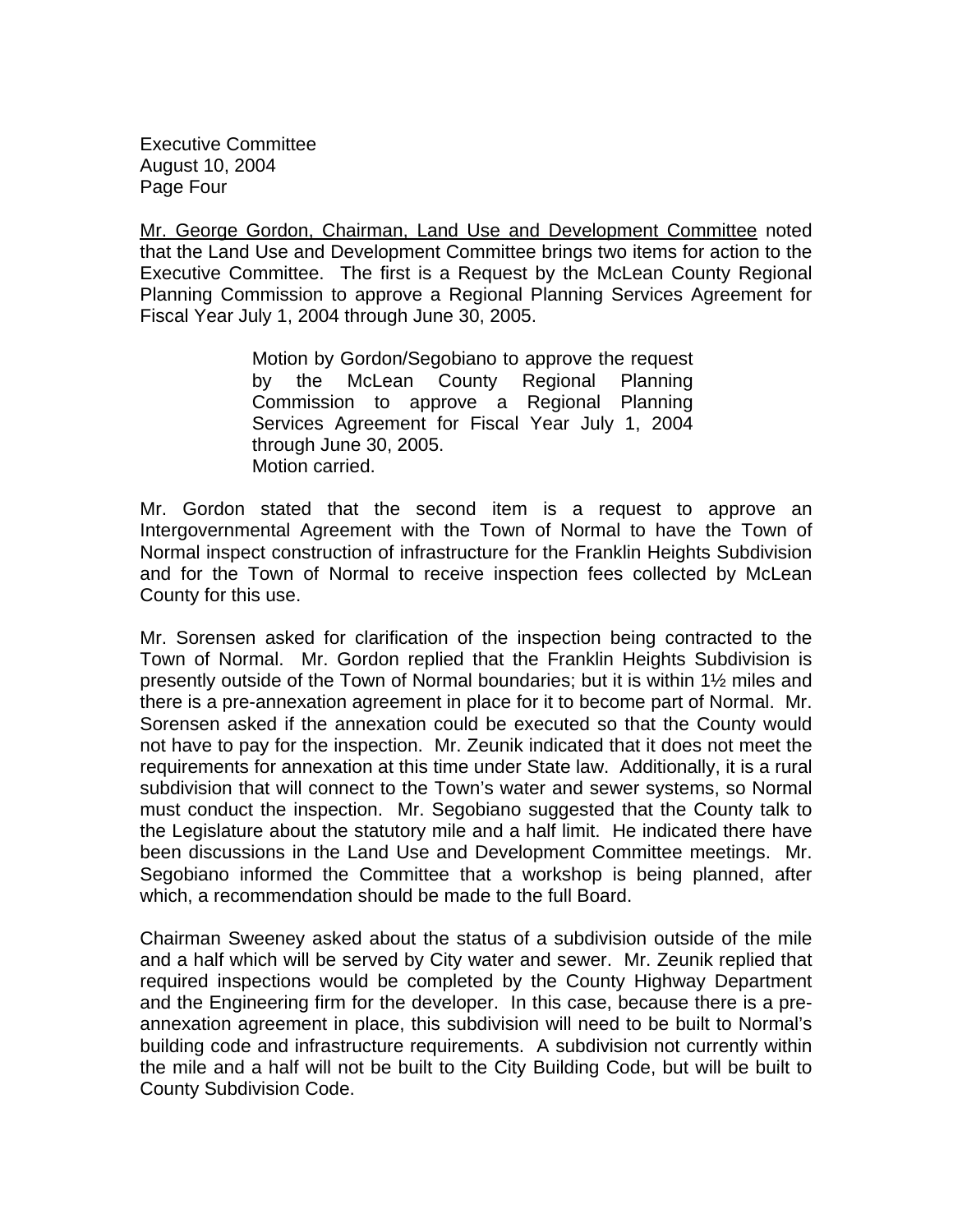Executive Committee August 10, 2004 Page Five

Mr. Bass asked for clarification of the mile and a half provisions. Mr. Zeunik replied that it is a State law and cannot be changed by the County Board. Mr. Zeunik further noted that this applies to any municipality that has adopted a zoning ordinance and a subdivision ordinance. Mr. Sorensen asked if he was clear in that the County is assessing an inspection fee to the developer and then forwarding that money to the Town of Normal, as a pass-through for McLean County. He asked if McLean County staff would be engaged in this inspection. Mr. Zeunik replied that there would be no McLean County staff involved in the inspection of the infrastructure.

> Motion by Gordon/Berglund to approve the Intergovernmental Agreement with the Town of Normal to have the Town of Normal inspect construction of infrastructure for the Franklin Heights Subdivision and for the Town of Normal to receive inspection fees collected by McLean County for this use.

Motion carried.

Chairman Sweeney asked if the Committee had any further questions for Mr. Gordon. Hearing none, he thanked him.

Mr. Zeunik, County Administrator, reminded the Committee that the Performance Based Standards Program for Juvenile Correction and Detention Facilities had been nominated for an Innovations in American Government Awards. That program was selected as one of five winners of this award. The County's Juvenile Detention Center has been a participant in this program since the program's inception in 1997-1998. At this time, it is unknown if the County will share in any of the cash prize award, but it is unlikely.

Chairman Sweeney asked if the Committee had any questions for Mr. Zeunik. Hearing none, he thanked him.

Chairman Sweeney presented the July 31, 2004 bills and one transfer as recommended and transmitted by the County Auditor for payment. The fund total for the month is \$292,705.48 and the transfer is for \$17,000 for the Information Services Department.